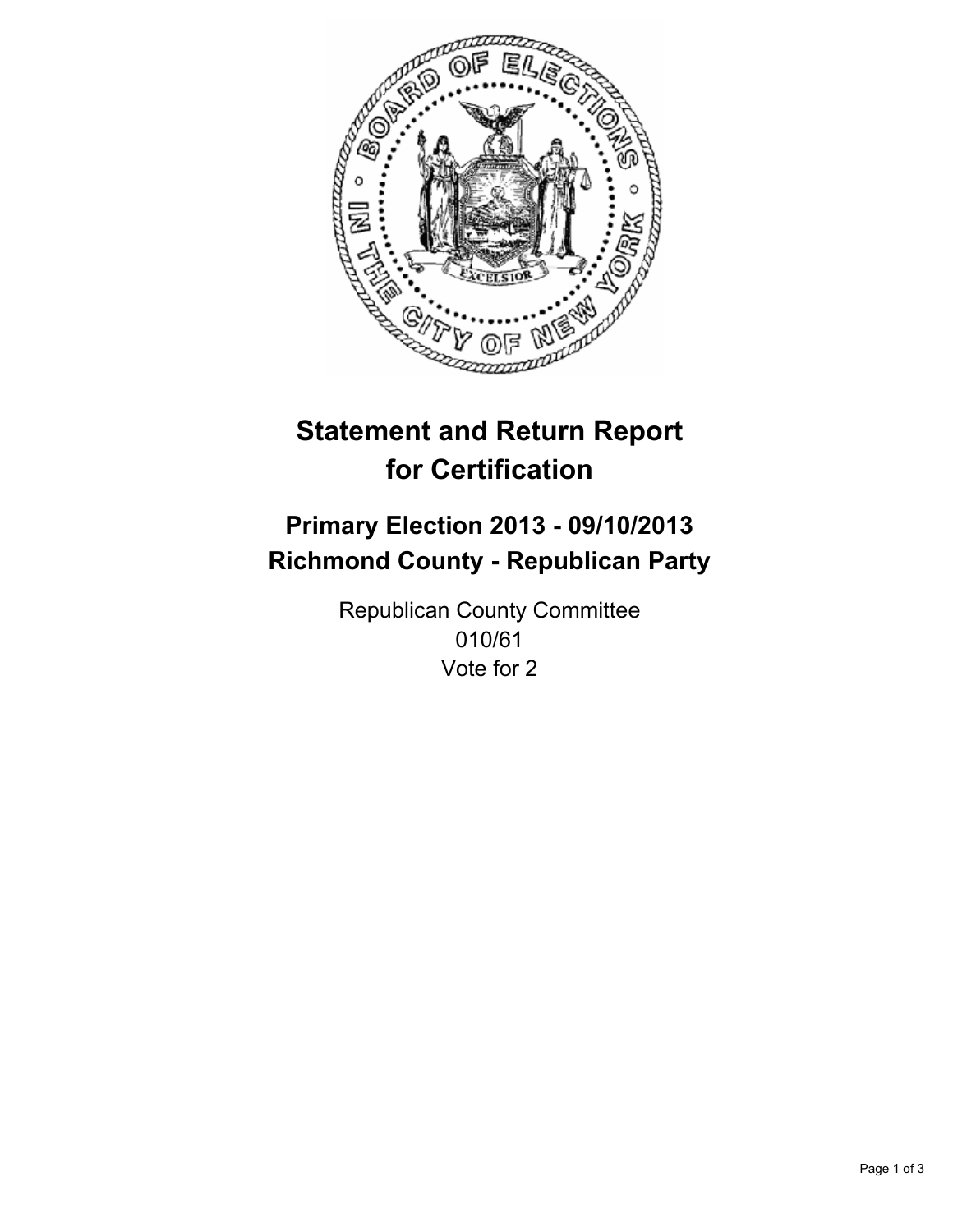

## **Assembly District 61**

| <b>EMERGENCY</b>     | 0  |
|----------------------|----|
| ABSENTEE/MILITARY    | 2  |
| <b>FEDERAL</b>       | 0  |
| SPECIAL PRESIDENTIAL | 0  |
| <b>AFFIDAVIT</b>     |    |
| JOHN P. SIPP         | 3  |
| RONALD J. DEVITO     | 5  |
| DOMINIC C. DARRIGO   | 3  |
| <b>Total Votes</b>   | 11 |